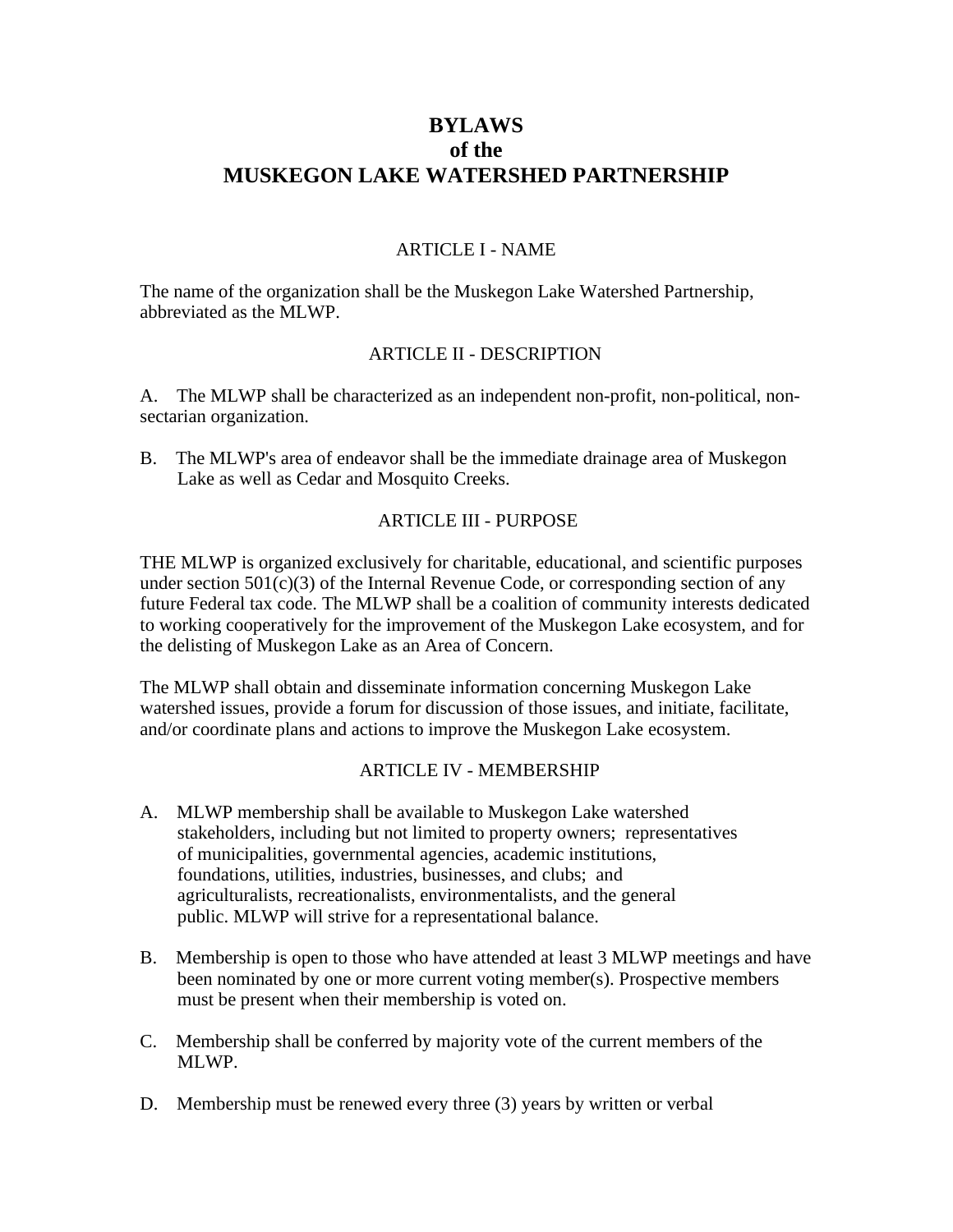confirmation from the member to the MLWP.

## ARTICLE V - GOVERNANCE

- A. The governing body of the MLWP shall be a Committee of the Whole consisting of voting members at a duly noticed MLWP meeting. Such members shall constitute a quorum.
- B. The MLWP shall set an annual meeting calendar.
- C. The MLWP shall meet monthly, or otherwise at the discretion of the officers, and changes to that meeting must be duly noticed at least five (5) days prior to that meeting.
- D. The Committee of the Whole shall have authority to initiate and advocate actions, enter into contracts, adopt policies and procedures, submit applications, organize and hold events, and enter into agreements with partnering entities.
- E. Motions shall pass or fail by simple majority vote of the Committee of the Whole unless otherwise specified herein. Ties shall be broken by vote of the Chairperson.
- F. The officers will set the agenda for meetings.

## ARTICLE VI - OFFICERS

- A. The officers of the MLWP shall be a Chairperson, a Vice Chairperson, a Secretary, and a Treasurer. The Secretary and Treasurer positions may be held by one person.
- B. The Chairperson shall schedule, convene, and preside over meetings of the Committee of the Whole; act as representative and spokesperson of the MLWP to individuals, organizations, the media, and the public; form and disband committees and task forces; enter into agreements and/or contracts; and delegate discretionary responsibilities.
- C. The Vice Chairperson shall act in place and stead of the Chairperson in the Chairperson's absence; succeed to the office of Chairperson if that office should become vacant; and perform such other duties as may be assigned by the Chairperson.
- D. The Secretary shall take, revise, distribute and maintain a record of the minutes of MLWP meetings; maintain a list of MLWP members and their means of contact; and perform such other duties as may be assigned by the Chairperson.
- E. The Treasurer shall report monthly on financial activity; review financial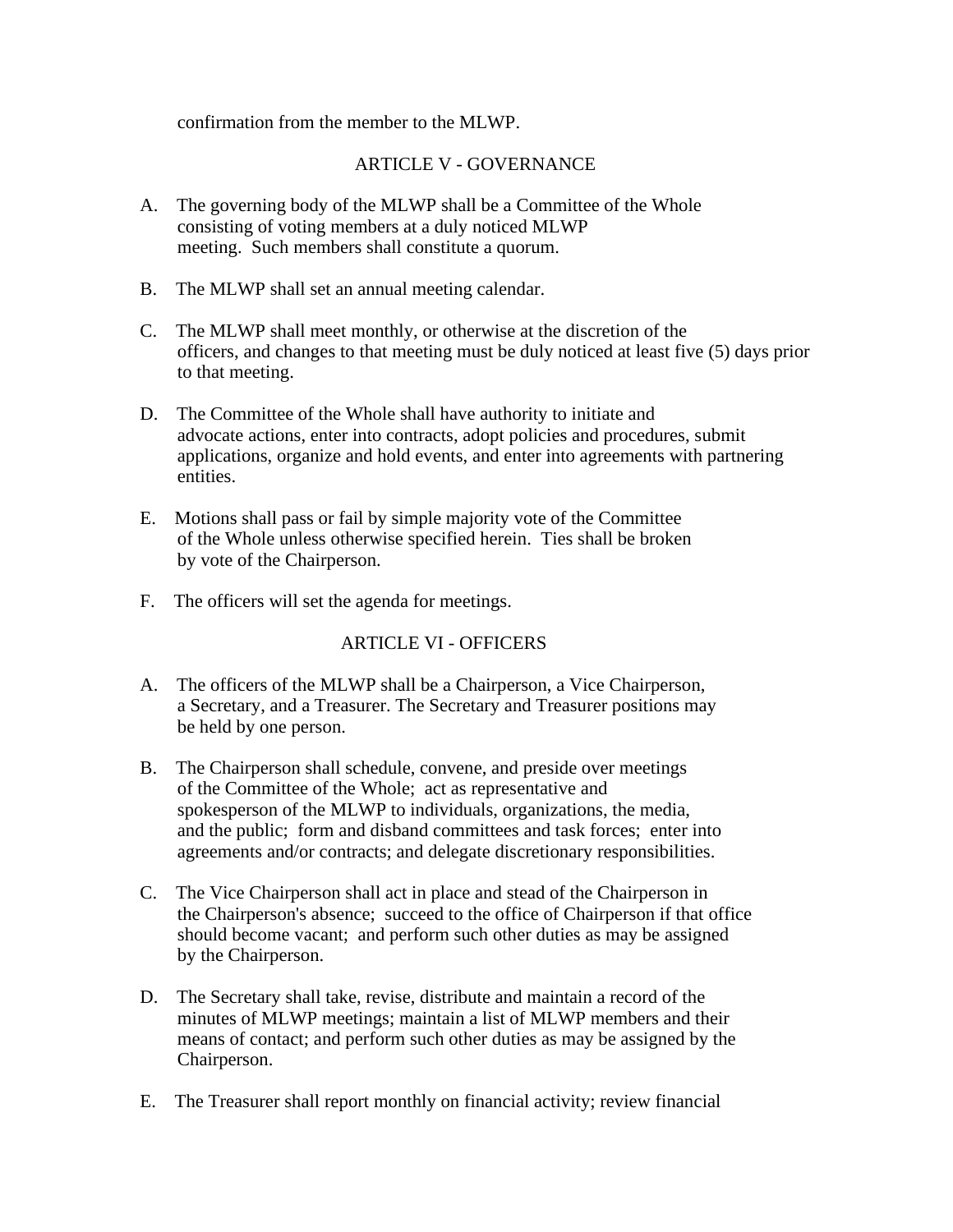transactions and perform such other duties as may be assigned by the Chairperson.

- E. Officers shall be elected every two (s) years by the Committee of the Whole in the month of February, and shall assume office at the following MLWP MLWP meeting. The offices of Chair and Secretary will expire in alternating years with that of Vice Chair and Treasurer. Officers shall serve until their successors assume office. The chair will appoint a nominating committee.
- F. The chair will appoint to fill vacancies for the balance of the term.

## ARTICLE VII – ANNUAL MEETING

A. MLWP will hold an annual meeting, time and place to be determined each year, with all members invited at least ten (10) days in advance.

#### ARTICLE VIII - COMMITTEES

- A. Committees may include but not be limited to a Technical Committee, a Habitat Committee, a Non-point Source Committee, and a Fundraising Committee.
- B. The chair will be responsible for appointing committee members, who will then elect a committee chair and/or other officers.

## ARTICLE IX – LIMIT ON LIABILITY AND INDEMNIFICATION

A. Liability of Directors and Officers. No director or officer of the organization shall be personally liable to the organization for monetary damages for breach of fiduciary duty as a director or officer, except for liability (i) for any breach of the director's or officer's duty of loyalty to the organization, (ii) for acts or omissions which involve intentional misconduct or knowing violation of law, (iii) under section 551 of the Michigan Nonprofit Corporation Act, or (iv) for any transaction from which the director or officer derived an improper personal benefits. If the Michigan Nonprofit Corporation act, or any other applicable law, is amended to authorize corporate action further eliminating or limiting the personal liability of directors and officers, then the liability of a director or officer of the organization shall be eliminated or limited to the fullest extent permitted by the Michigan Nonprofit Corporation Act, or any other applicable law, as so amended. Any repeal or modification of this Section by the directors or officers of the organization shall not adversely affect any right or protection of a director or officer of the organization existing at the time of the repeal or modification.

B. Assumption of Liabilities. The organization assumes all liability to any person, other than the organization, for all acts or omissions of a director or officer occurring on or after the date of filing, of the organization's Articles of Incorporation.

C. Indemnification, Judgment, Settlement, etc. The organization shall indemnify a person who was or is a party or is threatened to be made a party to a threatened, pending or completed action, suit, or proceeding, whether civil, criminal, administrative or investigative and whether formal or informal, other than an action by or in the right of the organization, by reason of the fact that the person is or was a director, officer, employee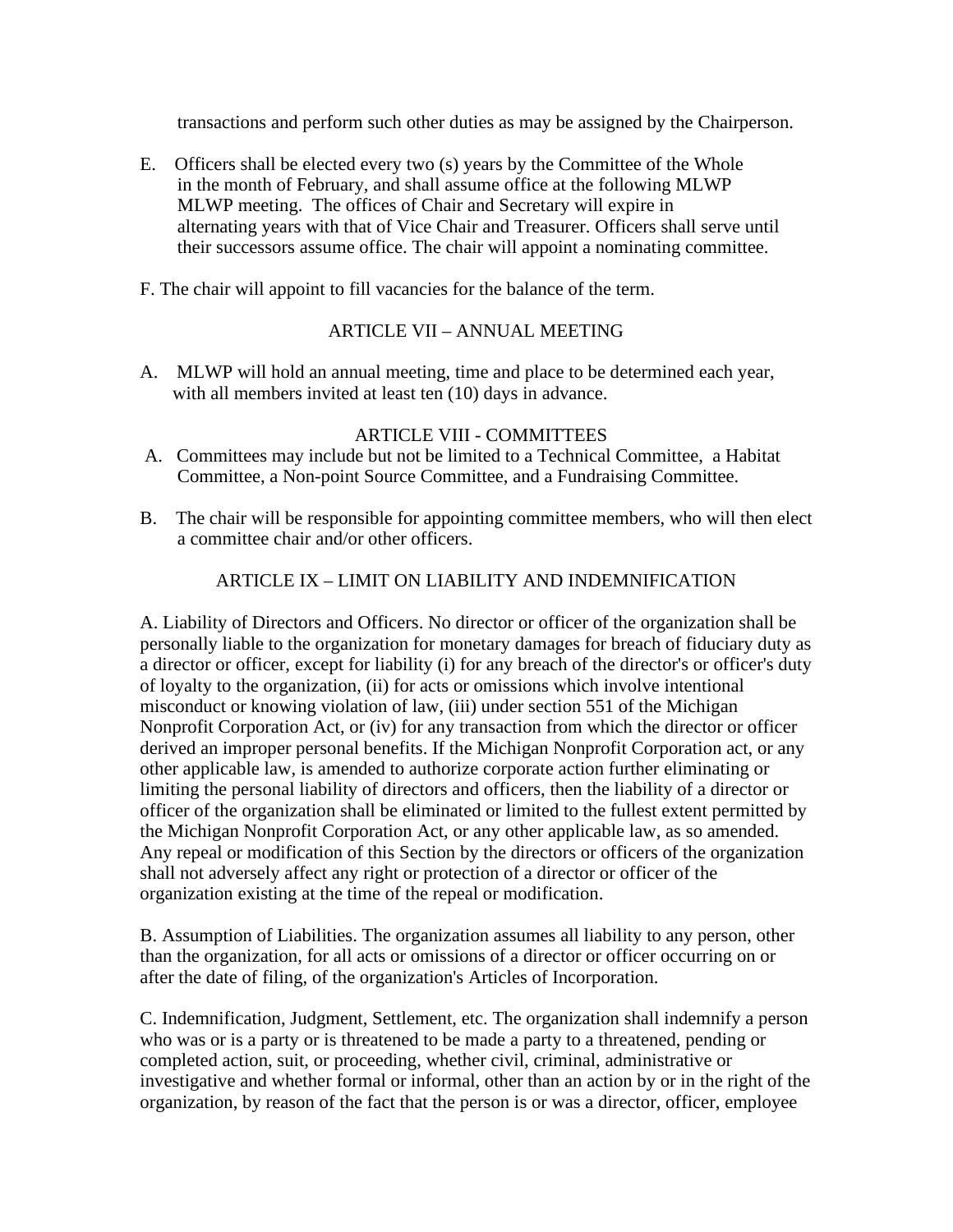or agent of the organization, or is or was serving at the request of the organization as a director, officer, partner, trustee, employee or agent of another foreign or domestic organization, partnership, join venture, trust or other enterprise, whether for profit or not, against expenses, including attorneys' fees, judgments, penalties, fines and amounts paid in settlement actually and reasonably incurred by the person in connection with the action, suit or proceeding, if the person acted in good faith and in a manner he or she reasonably believed to be in or not opposed to the best interests of the organization, and with respect to a criminal action or proceeding, if the person had no reasonable cause to believe his or her conduct was unlawful. The termination of an action, suit or proceeding by judgment, order, settlement, conviction, or upon a plea of nolo contendere or its equivalent, does not, of itself, create a presumption that the person did not actin good faith and in a manner which he or she reasonably believed to be in or not opposed to the best interests of the organization, and, with respect to a criminal action or proceeding, had reasonable cause to believe that his or her conduct was unlawful.

D. Indemnification Expenses. The organization shall indemnify a person who was or is a party to or is threatened to be made a party to a threatened, pending or completed action or suit by or in the right of the organization to procure a judgment in its favor by reason of the fact that he or she is or was a director, officer, employee or agent of the organization, or is or was serving at the request of the organization as a director, officer, partner, trustee, employee or agent of another foreign or domestic organization, partnership, join venture, trust or other enterprise, whether for profit or not, against expenses, including attorneys' fees and amounts paid in settlement incurred by the person in connection with the action or suit, if the person acted in good faith and in a manner the person reasonably believed to be in or not opposed to the best interests of the organization. However, indemnification shall not be made for a claim, issue or matter in which the person has been found liable to the organization unless and only to the extent that the court in which the action or suit was brought has determined upon application that, despite the adjudication of liability but in view of all circumstances of the case, the person is fairly and reasonably entitled to indemnification for the expenses which the court considers proper.

## E. Reimbursement:

(a) To the extent that a director, officer, employee or agent of the organization has been successful on the merits or otherwise in defense of an action, suit or proceeding referred ot in this Article, or in defense of a claim, issue or matter in the action, suit or proceeding, he or she shall be indemnified against expenses, including attorneys' fees, incurred by him or her in connection with the action, suit or proceeding and an action, suit or proceeding brought to enforce the mandatory indemnification provided in this subsection.

(b) Any indemnification under this Article, unless ordered by a court, shall be made by the organization only as authorized in the specific case upon a determination that indemnification of the director, officer, employee or agent is proper in the circumstances because he or she has met the applicable standard of conduct as set forth in this Article. This determination shall be made in any of the following ways: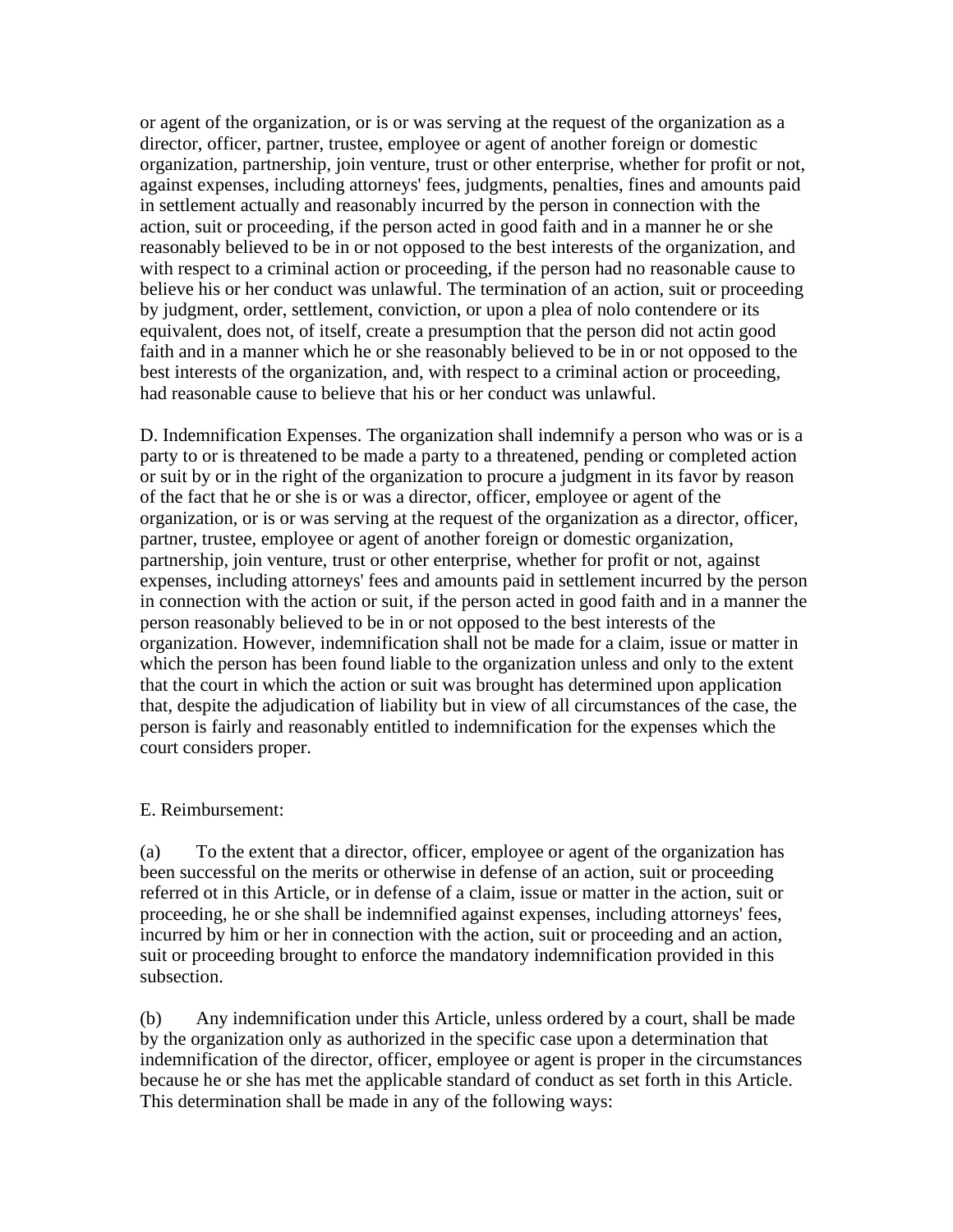- (1) By a majority vote of a quorum of the organization consisting of members who were not parties to the action, suit or proceeding;
- (2) If the quorum described in subsection (1) is not obtainable, then by a majority vote of a committee of members who are not parties to the action. The committee shall consist of not less than two disinterested members.
- (3) By independent legal counsel in a written opinion.

(c) If a person is entitled to indemnification under this Article for a portion of expenses including attorneys' fees, judgments, penalties, fines or amounts paid in settlement, but not for the total amount, the organization may indemnify the person for the portion of the expenses, judgments, penalties, fines or amounts paid in settlement for which the person is entitled to be indemnified.

F. Advancement of Expenses: Expenses incurred in defending a civil or criminal action, suit or proceeding described in this Article may be paid by the organization in advance of the final disposition of the action, suit or proceeding upon receipt of an undertaking by or on behalf of the director, officer, employee or agent to repay the expenses if it is ultimately determined that the person is not entitled to be indemnified by the organization. The undertaking shall be by unlimited general obligation of the person on whose behalf advances are made but need not be secured.

G. Rights Not Limited. The organization shall make no provision to indemnify directors or officers in any action, suit, or proceeding referred to in articles which shall be in conflict with the provisions of this Article. The indemnification or advancement of expenses provided under this Article is not exclusive of other rights to which a person seeking indemnification or advancement of expenses may be entitled under the Articles of Incorporation. Bylaws, a contractual agreement or otherwise by law. However, the total amount of expenses advanced or indemnified from all sources combined shall not exceed the amount of actual expenses incurred by the person seeking indemnification or advancement of expenses. The indemnification provided for in this Article continues as to a person who ceases to b director, officer, employee, or agent and shall inure to the benefit of the heirs, executors and administrators of the person.

H. Insurance. The organization may maintain insurance, at its expense, to protect itself and any director, officer, employee or agent of the organization or another organization, partnership, joint venture, trust, or other enterprise against any expense, liability or loss, wither or not the organization would have the power to indemnify the person against the expense, liability or loss under the Michigan Nonprofit Corporation act or any other applicable law.

I. Merger and Reorganization. For purposes of this Article the organization includes all constituent organizations absorbed in a consolidation or merger and the resulting or surviving organization, so that a person who is or was a director, officer, employee or agent of the constituent organization or is or was serving at the request of the constituent organization as a director, officer, partner, trustee, employee or agent of another foreign or domestic organization, partnership, joint venture, trust or other enterprise, whether for profit or not, shall stand in the same position under the provisions of this Section with